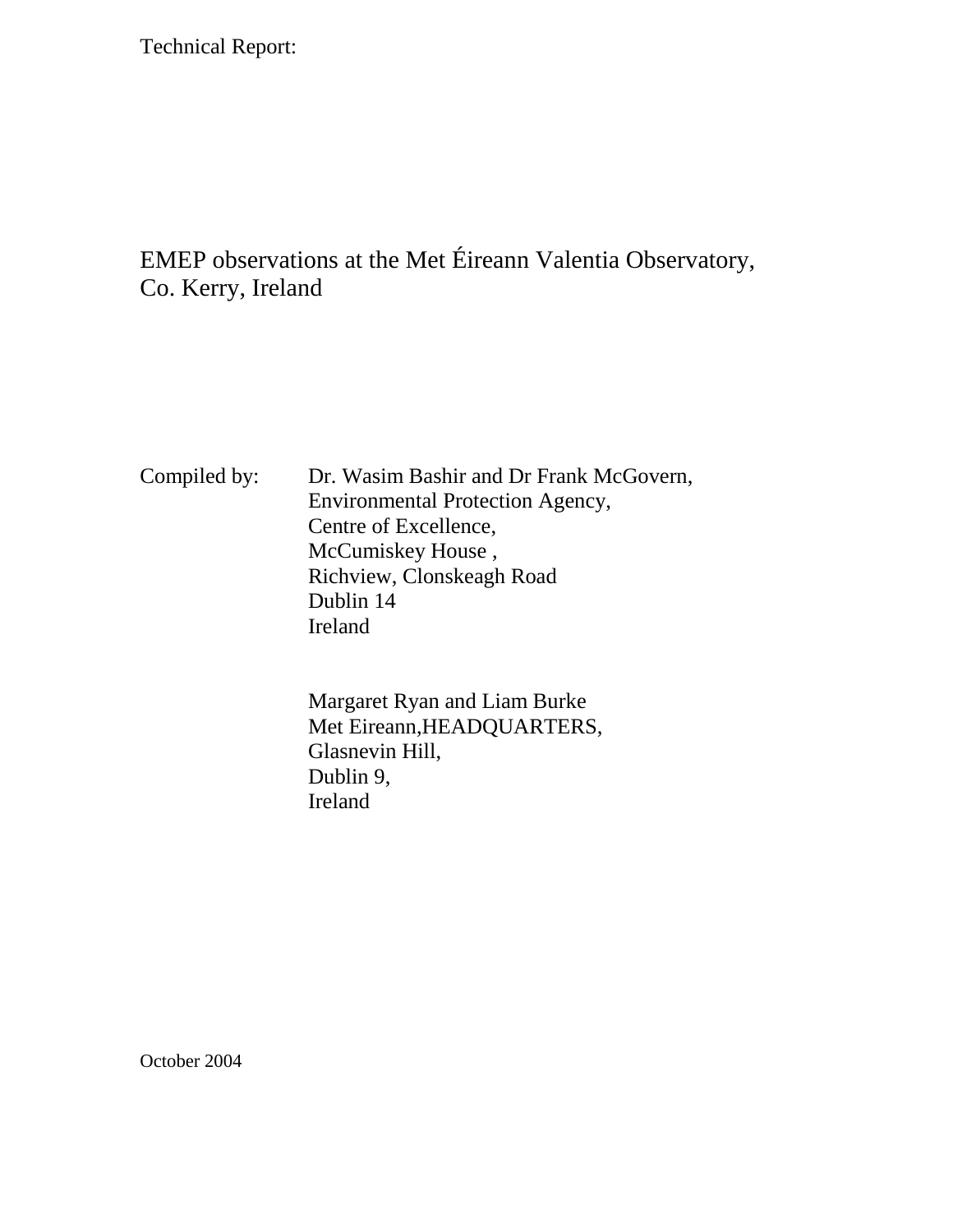## **Executive summary**

Concerns in the United Nations Economic Commission for Europe (UNECE) area with respect to the environmental impacts of acidifying species have resulted in a series of international agreements to reduce emissions of acidifying species. Most recently, these have culminated in the targets established under the Gothenburg protocol. The Gothenburg targets have also been introduced into EU legislation through the National Emission Ceilings (NEC) Directive.

The European EMEP network, established in the 1970s under the UNECE, provides the structure for development of scientific understanding of emissions and their impacts. EMEP also acts as the co-ordinating body for measurements of ambient levels of key pollutants across Europe.

Since the 1980s, considerable progress has been reported in Europe and nationally on reductions of sulphur species. These emissions reductions have resulted in reduced ambient  $SO_2$  and sulphate  $(SO_4)$  levels over Ireland. The greatest reductions are seen in SO<sub>2</sub>–S levels for which an average decrease of 0.036  $\mu$ g m<sup>-3</sup> per annum has been observed. This amounts to a decrease of about  $60\%$  in ambient  $SO<sub>2</sub>$  levels during the measurement period.

The reduction in ambient SO<sub>4</sub>-S levels is less pronounced at 0.019  $\mu$ g m<sup>-3</sup> per annum. Nevertheless, this also amounts to a decrease of approximately 40% over the measurement period. This analysis may be influenced by the presence of natural  $SO_4$ associated with sea spray at the measurement location. The  $NO<sub>2</sub>-N$  data series is not as extensive as that for the sulphur species. No trend is evident for the annual average data.

Wind sector analysis of the  $SO_2-S$  and  $SO_4-S$  data shows that the highest concentrations of these species are correlated with winds coming from an easterly direction. These levels also displayed the greatest rate of decrease over the measurement period. The  $SO<sub>2</sub>-S$  levels observed in air from westerly directions are also decreasing. This observation requires further analysis but is considered to be largely associated with reduced local emissions of  $SO<sub>2</sub>$ .

The overall reductions in ambient  $SO_2$  and  $SO_4$  levels are considered to show the success of international actions in addressing the challenges of acidification. These reductions have positive consequences both in term of impacts on ecosystems and human health, as well as for commercial crops and buildings.

As  $SO<sub>4</sub>$  is a significant component of ambient particulate matter (PM), the reduction of SO<sup>4</sup> levels will also contribute towards the achievement of air quality targets for PM10 and PM2.5. However, further significant reductions in acidifying species, particularly nitrogenous species, are required in order to meet current emissions targets by the 2010 deadline.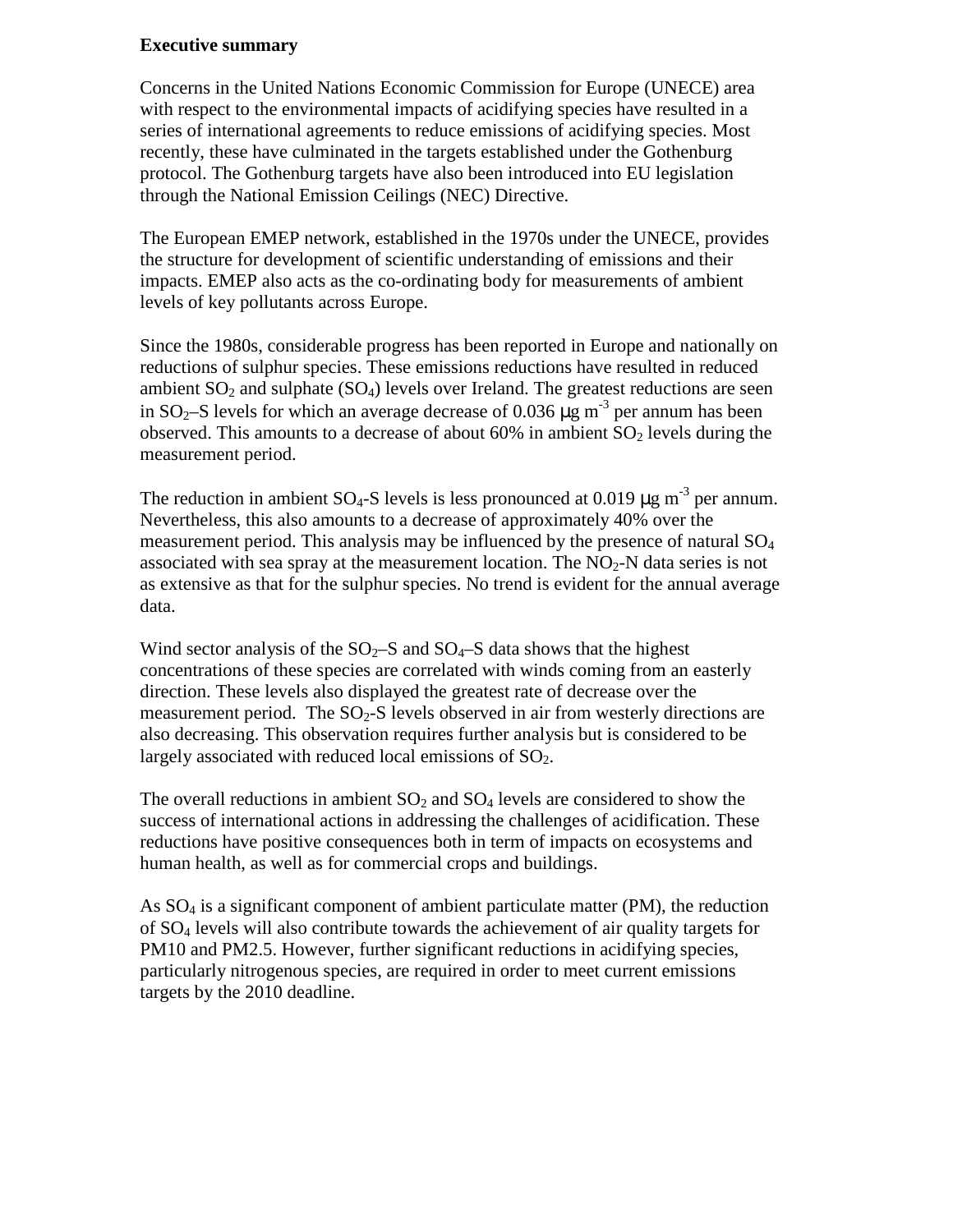## **1 Introduction**

This EPA National Environmental Research Centre of Excellence (COE) report, produced in co-operation with Met Eireann, is the first in a series on air pollution and acidification. This series of reports will provide background information, and national analyses of measures, in relation to the International Convention on Long Range Transboundary Air Pollution (CLRTAP) and inform national responses to the EU Clean Air For Europe (CAFÉ) initiative. Synergies with other areas such climate change will also be explored.

This report provides an analysis of changes in ambient levels of pollutant species, covered under international agreements on transboundary air pollution and, more recently, regulated under the EU National Emissions Ceiling Directive, that are measured as part of national monitoring programmes. The data were collected over a period of more than 20-years at the Met Eireann Observatory at Valentia. This site is also a meteorological observatory and houses a phenological garden.

The analysis of these data provides an opportunity to evaluate if and how reported reductions in emissions of species covered under international transboundary pollutant agreements have been observed in Ireland. The analysis presented here is confined to air pollutant data. Analyses of wet deposition/rainfall data will be published in subsequent reports.

# **2 Background**

Scientific and public concerns in relation to the impacts of acidifying species on ecosystems and human health, which emerged during the 1970s, have resulted in a series of international agreements to reduce or eliminate such emissions. EMEP was initiated in 1977 as a special programme under the United Nations Economic Commission for Europe (UNECE) under the convention on Long-range Transboundary Air Pollution (CLRTAP). EMEP provides scientific support for the Convention and acts to co-ordinate monitoring activities at an extensive range of sites throughout the UNECE area. Data from EMEP sites, which are operated by the member states, contribute to efforts to understand transport and impacts of the monitored pollutants.

Considerable reductions in European emissions of  $SO<sub>2</sub>$  and other acidifying species have been reported. These reductions have been brought about though a series of factors including, change of fuel use, the introduction of new clean technologies and economic restructuring. These achievements have been coupled with greater understanding of the complexities and inter-linkages of pollution emission, transport and transformation, as well as health and ecological impacts as well as other damages. This has resulted in a broadening of the scope of species described as transboundary pollutants and the concomitant evolution of monitoring requirements. The increased understanding of the role of transboundary pollutants such as sulphate and ozone in climate change is of particular note (IPCC, 2001).

Ireland's location on the western boundary of Europe, combined with the dominance of mid-latitude north Atlantic westerly winds, favours good air quality conditions. However, long-range pollution transport from North America and particularly short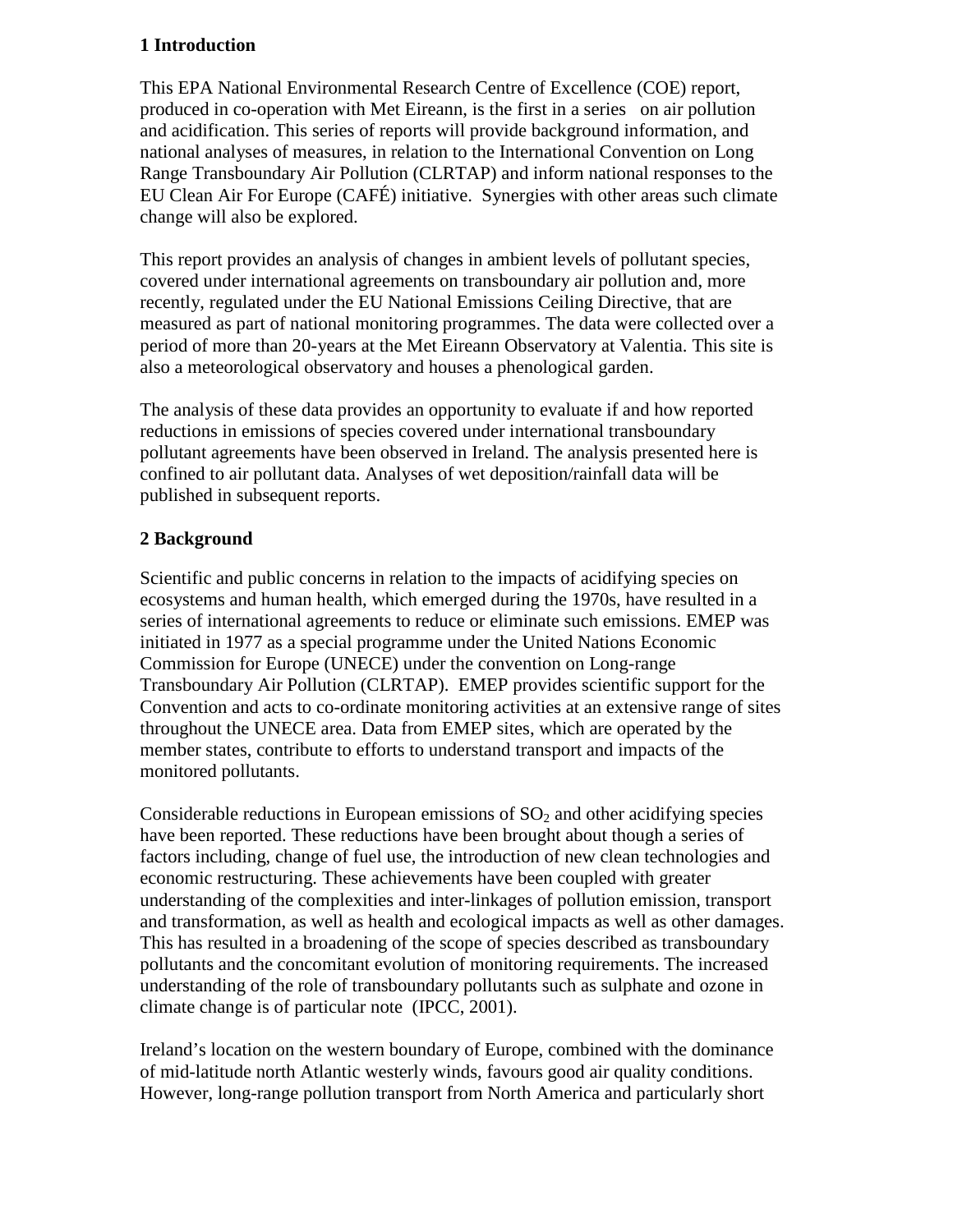and medium range transport from Europe increases ambient levels of pollutant species.

## **3 National monitoring of trans-boundary pollutants**

The Met Eireann Valentia Observatory positioned at 51,56 N, 10,15 W, altitude 9 m above sea level, was established as an EMEP monitoring site in 1980. The Electricity Supply Board (ESB) subsequently established additional sites at Turlough Hill (1991), The Burren (1997) and the Ridge of Capard (1997). The location of these sites is shown in Figure 1 and other details are given in Table 1. An extensive suite of atmospheric measurements is also carried out at the National University of Ireland (NUI) Galway atmospheric research station at Mace Head, some of which are reported to the EMEP database.

The three ESB sites were closed in 2003. However, three replacement sites have been established at Carnsore, Co Wexford, Oakpark, Co Carlow and Malin Head, Co Donegal in 2004. These have been established by the EPA in co-operation with Met Eireann, as part of an EPA COE project on trans-boundary air pollution and acidification. The locations of the new sites are also shown in Figure 1. The sites provide enhanced geographical coverage and operate under the new EMEP operational protocol, which has been developed to address current trans-boundary pollution issues, such as PM10 and PM2.5.

| <b>Organisation</b> | <b>Measurement</b><br>site | <b>Database</b><br>code | Geographical<br>co-ordinates | <b>EMEP</b><br>$co-$<br>ordinates | <b>Altitude</b><br>above<br>sea- | In<br>operation<br>since |
|---------------------|----------------------------|-------------------------|------------------------------|-----------------------------------|----------------------------------|--------------------------|
|                     |                            |                         |                              | $(50 \text{ km})$                 | level<br>(m)                     |                          |
| Met Éireann         | Valentia                   | <b>IE0001R</b>          | 51,56 N                      | 73.39,                            | 9                                | 1980                     |
|                     |                            |                         | 10,15 W                      | 44.83                             |                                  |                          |
| <b>ESB</b>          | Turlough Hill              | <b>IE0002R</b>          | 53,02 N                      | 77.35,                            | 420                              | 1991                     |
|                     |                            |                         | 06.24 W                      | 49.33                             |                                  |                          |
| <b>ESB</b>          | Burren                     | <b>IE0003R</b>          | 53,00 N                      | 73.96,                            | 90                               | 1997                     |
|                     |                            |                         | 96 W                         | 47.74                             |                                  |                          |
| <b>ESB</b>          | Ridge of Capard            | <b>IE0004R</b>          | 5,37 N                       | 75.94,                            | 340                              | 1997                     |
|                     |                            |                         | 07,27 W                      | 48.88                             |                                  |                          |
| <b>NUIG</b>         | Mace Head                  | <b>IE0031R</b>          | 53,20 N                      | 73.30,                            | 340                              | 1988                     |
|                     |                            |                         | 09,54 W                      | 47.86                             |                                  |                          |

**Table 1.0** Details on EMEP sites in Ireland. The Valentia and Mace Head sites are regional and Global Atmospheric Watch sites. The ESB sites were closed down in 2002. Three new sites are being established at Oakpar, Malin Head and Carnsore.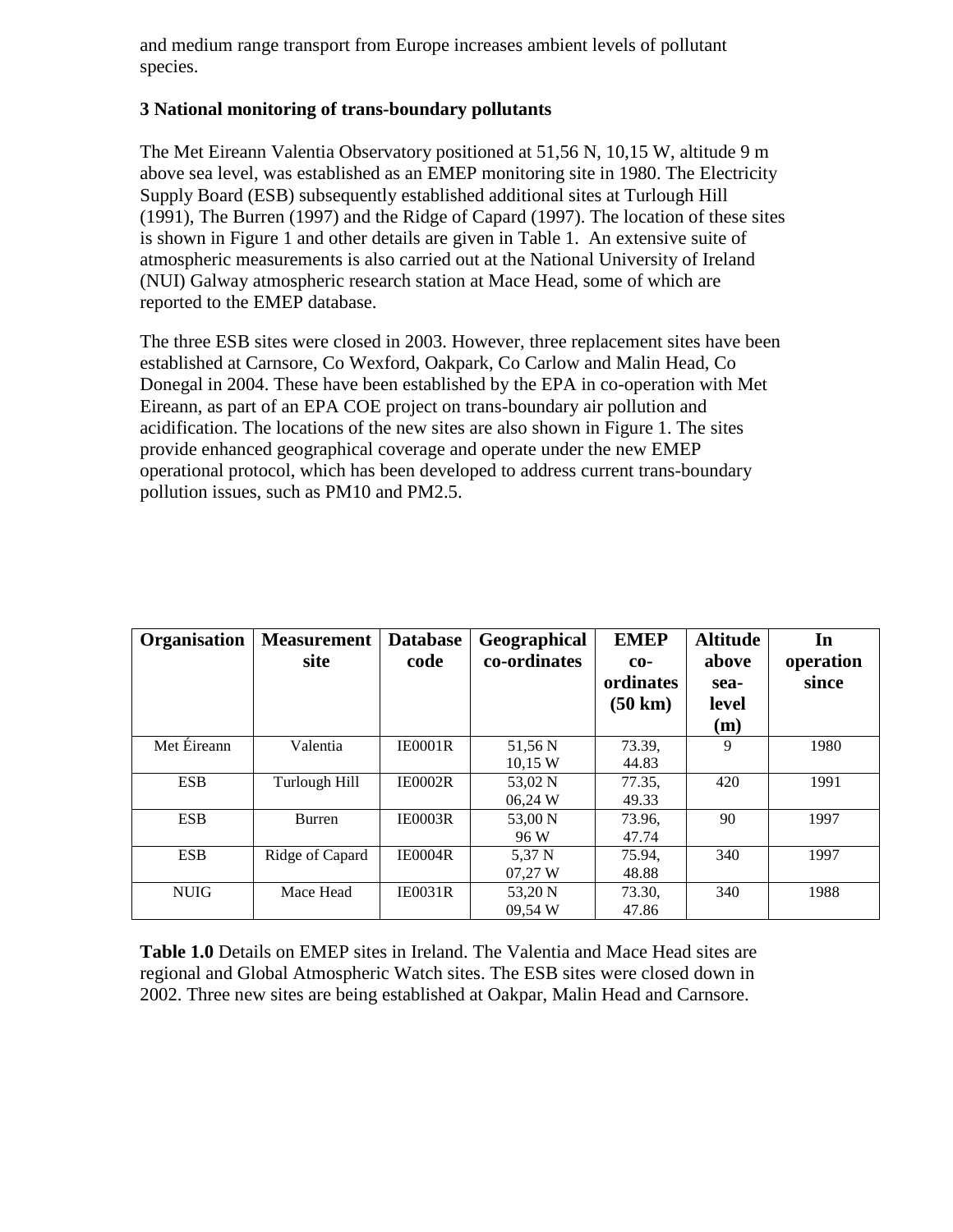

**Figure 1.** Map of Ireland showing the locations of Met Éireann, Valentia Observatory, Burren, The NUIG Atmospheric research station at Mace Head, Malin Head, Ridge of Capard, Turlough Hill, Oakpark, and Carnsore.

### **4.0. Results and analysis of data from the Valentia site**

This report concentrates on results for the Valentia Observatory. This site has the most extensive data record for  $SO_2$ -S,  $SO_4$ -S and  $NO_2$ -N available for Ireland. Measurements of  $SO_2$  and  $SO_4$  commenced in 1980. The measurements of  $NO_2$ commenced in 1988. The data record was interrupted during 1998/99 due to instrumentation problems and site re-organisation.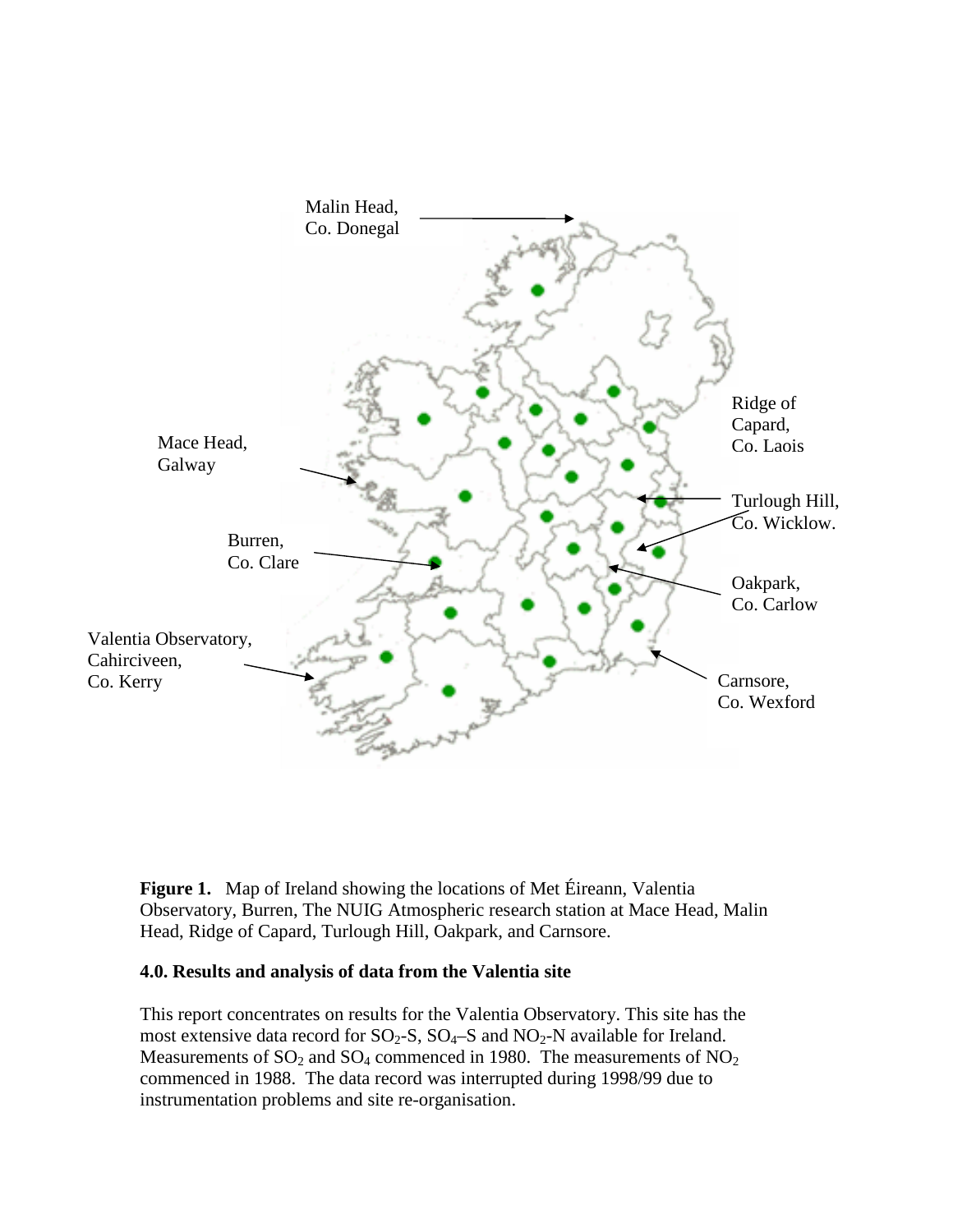#### **4.1. Sulphur dioxide (SO2)**

The time series of annual average  $SO<sub>2</sub>-S$  concentration data along with standard deviation values are shown in Figure 2. A clear downward trend towards lower concentration levels is evident from these data. The linear regression<sup>1</sup> trend line shown in Figure 3 indicates an average concentration reduction rate of 0.036  $\mu$ g m<sup>-3</sup> per annum over the measurement period. This analysis suggests that annual average levels have decreased from approximately 1.0  $\mu$ g m<sup>-3</sup> in 1981 to less than 0.4  $\mu$ g m<sup>-3</sup> in 2002. This represents a 60% reduction in annual average levels. Further analysis of the data shows that this was primarily due to a reduction in peak levels, which is supported by the observation that the standard deviation values also decrease over this period. This is considered to reflect a reduction in the magnitude variation in peak concentration levels experienced at the site.

#### **4.2. Sulphate (SO4)**

Annual average  $SO_4$ –S data and standard deviation values are shown in Figure 3. As was the case for  $SO<sub>2</sub>-S$ , a clear trend towards lower levels is evident for the annual average data. The linear regression trend-line indicates a concentration reduction rate of 0.012  $\mu$ g m<sup>-3</sup> per annum. This rate of decrease is not as large as that observed for  $SO<sub>2</sub>$ –S. A number of factors including the contribution of sea-salt sulphate<sup>2</sup> at this site may have contributed to the observed levels. However,  $SO_4$ , which is largely formed in the atmosphere through oxidation of  $SO_2$ , may be transported over long distances. This means that a range of sources anthropogenic sources, including North American sources, may have contributed to these observations.



 $<sup>1</sup>$  Linear regression analysis is not fully applicable to these data but is used as a first approximation.</sup>

<sup>&</sup>lt;sup>2</sup> Salt arising from sea spray is a source for sulphate. Sea-salt ions such as sodium (Na<sup>+</sup>) and chlorine (CI<sup>-</sup>) were not determined. Therefore it was not possible to determine the sea-salt contribution i.e. to determine non-sea-salt/anthropogenic sulphate levels. Current sample analysis allows for this.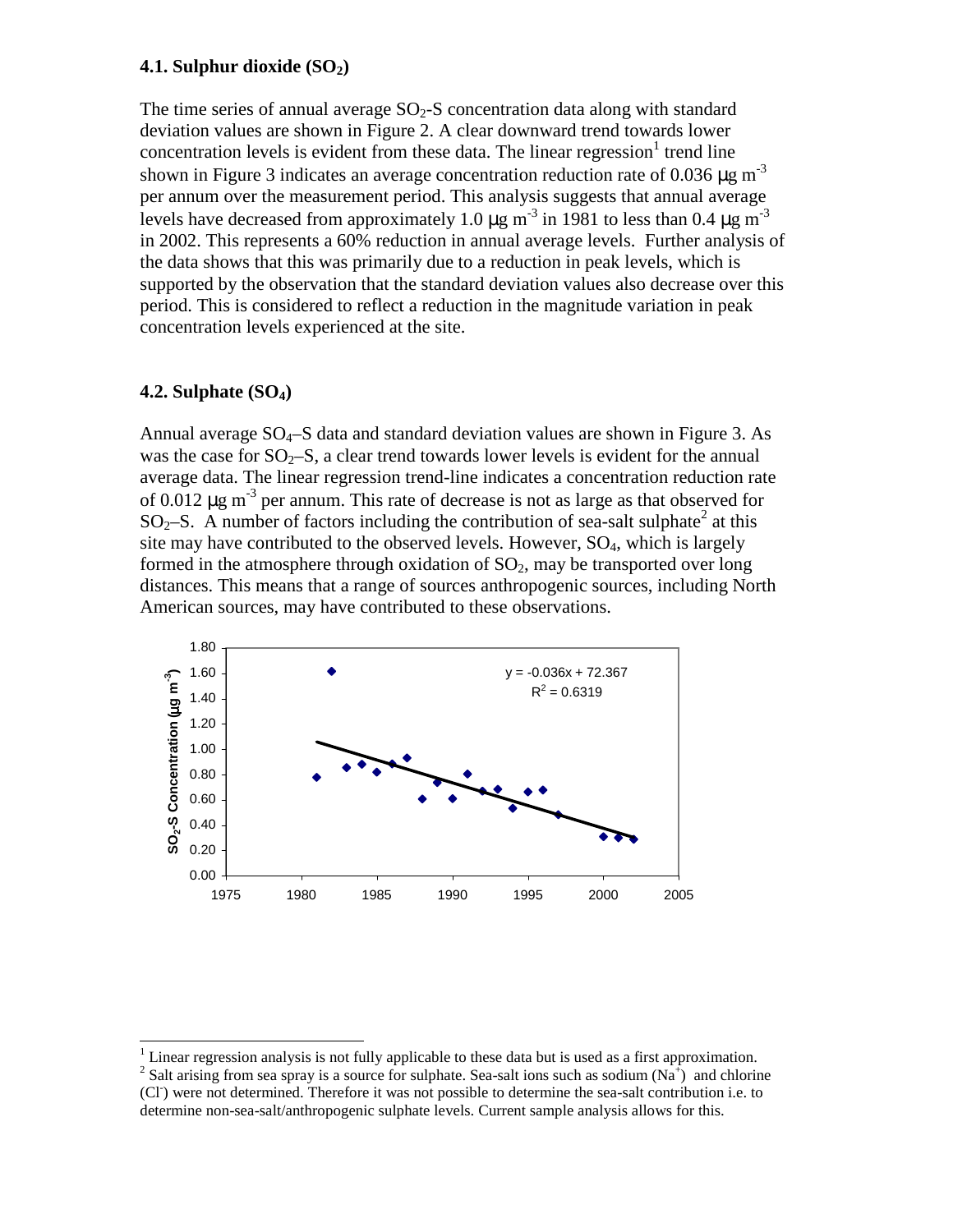**Figure 2.** Annual average  $SO_2$ –S levels ( $\mu$ g m<sup>-3</sup>) for the period 1981 to 2002. The linear regression-based trend line shows a significant reduction in ambient levels over the measurement period.



**Figure 3.** Annual average  $SO_4$ –S levels ( $\mu$ g m<sup>-3</sup>) for the period 1981 to 2002. The linear regression trend line indicates a significant reduction in ambient levels over the measurement period.



**Figure 4.** Annual average  $NO_2-N$  levels ( $\mu$ g m<sup>-3</sup>) for the period 1989 to 2002. The linear regression based trend line shows that ambient levels remained relatively stable over the measurement period with no distinct trend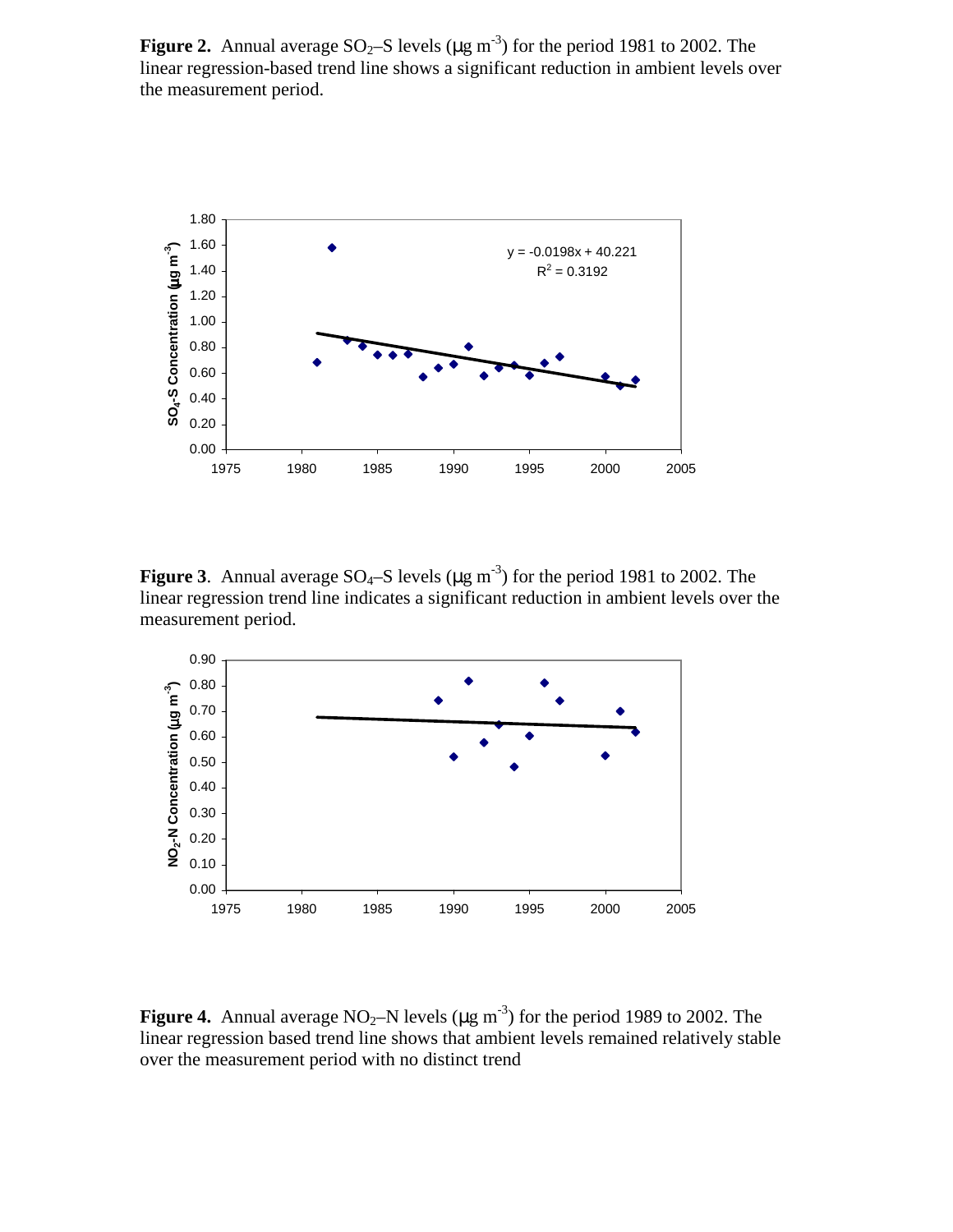## **4.3 Nitrogen dioxide (NO2)**

The time series of annual average  $NO<sub>2</sub>–N$  data for Valentia is shown in Figure 4. The levels have remained relatively stable throughout the measurement period, which commenced in 1989. The data set is therefore less extensive than that for  $SO<sub>2</sub>$ –S and  $SO_4$ –S. An annual wintertime peak is apparent in the daily data. Further analysis of this feature is required.

# **5 Wind direction based analysis**

The daily concentration data were sectored according to the daily average wind direction. Average concentrations of  $SO_2-S^3$ ,  $SO_4-S^4$  and  $NO_2-N^5$  data for six wind local sectors are shown in Figures 5, 6 and 7 respectively. The data and figures clearly show that the highest pollutant concentrations were recorded for East and North Easterly directions. The lowest concentrations were found for westerly directions.

The difference in concentrations between east and westerly data is clearest for the  $SO<sub>2</sub>$ –S and NO<sub>2</sub>–N data. The difference in concentration is not as large for  $SO<sub>4</sub>$ –S. As was outlined in the previous section, this can in part be attributed to the contribution from sea-salt in air coming from the west over the open ocean. This contribution is reduced during easterly conditions. It is also notable that the  $SO_2-S$  and  $NO_2-N$ values are non-zero for westerly directions.

# **5.1 Trends for sectoral SO2–S and SO4–S data**

It has been shown above that the annual average  $SO_2-S$  and  $SO_4-S$  data display significant decrease in concentration levels since measurements commenced in 1980. It is apparent that reductions in ambient levels occur for all wind directions. Linear regression analysis shows that the greatest rate of decrease, i.e., 0.06  $\mu$ g m<sup>-3</sup> per annum, was observed in  $SO<sub>2</sub>$ –S levels measured during easterly winds. This is considered to largely reflect largely local emissions reductions, i.e., in Ireland and Britain. These analyses are given in Appendix 1

The data for NE are less well defined and may be influenced by industrial emissions in the Shannon basin region. More surprisingly, the concentrations measured in samples from westerly air display a small but significant reduction over the measurement period, i.e.  $0.012 \mu g$  m<sup>-3</sup> per annum for the south-westerly sector. Long-range transport of  $SO<sub>2</sub>$  from North America is not considered to a significant influence on the measurements. Natural oceanic sources such as seasonal emissions from phytoplanton are also not expected to display such a decline. Therefore, this observation is considered to reflect decreased  $SO<sub>2</sub>$  levels in re-circulated air from largely local sources. However, further examination of this feature is required.

Trends in the  $NO<sub>2</sub>$ -N data were less defined.

<sup>&</sup>lt;sup>3</sup> To convert SO<sub>2</sub>–S (µg m<sup>-3</sup>) to SO<sub>2</sub> (µg m<sup>-3</sup>), multiply SO<sub>2</sub>–S (µg m<sup>-3</sup>) by 2.

<sup>&</sup>lt;sup>4</sup> To convert SO<sub>4</sub>–S (µg m<sup>-3</sup>) to SO<sub>4</sub><sup>2</sup> (µg m<sup>-3</sup>), multiply SO<sub>4</sub>–S (µg m<sup>-3</sup>) by 3.

<sup>&</sup>lt;sup>5</sup> To convert NO<sub>2</sub>–N (µg m<sup>-3</sup>) to NO<sub>2</sub> (µg m<sup>-3</sup>), divide NO<sub>2</sub>–N (µg m<sup>-3</sup>) by 0.3.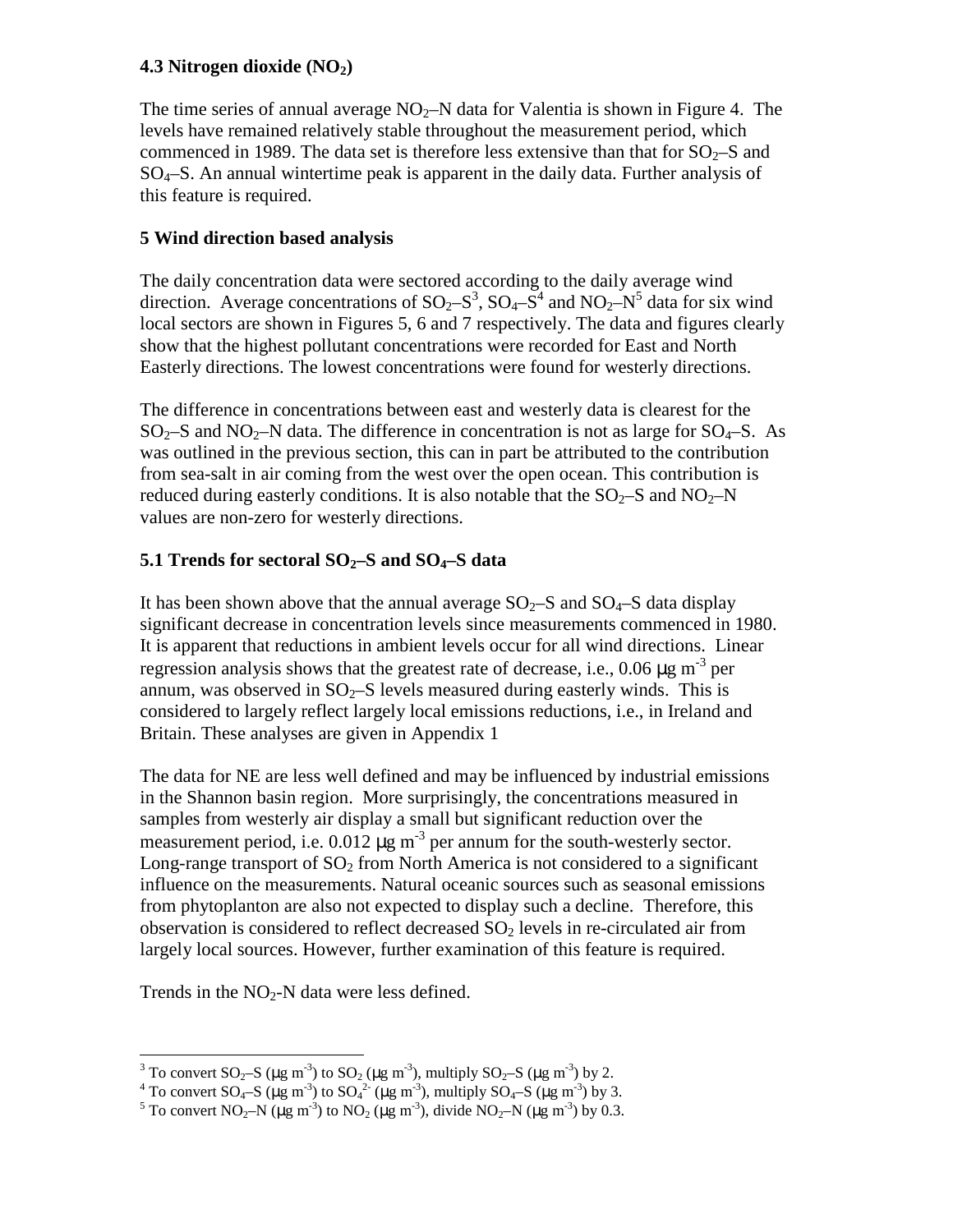

**Figure 5.** Average  $SO_2$ –S levels ( $\mu$ g m<sup>-3</sup>) over the period 1981 to 2002 for different wind sectors at the Valentia Observatory. Standard deviation values are also shown.



**Figure 6.** Average  $SO_4$ – $S$  levels ( $\mu$ g m<sup>-3</sup>) over the period 1981 to 2002 for different wind sectors at the Valentia Observatory. Standard deviation values are also shown.



**Figure 7.** Average  $NO_2$ -N levels ( $\mu$ g m<sup>-3</sup>) over the period 1989 to 2002 for different wind sectors at the Valentia Observatory. Standard deviation values are also shown.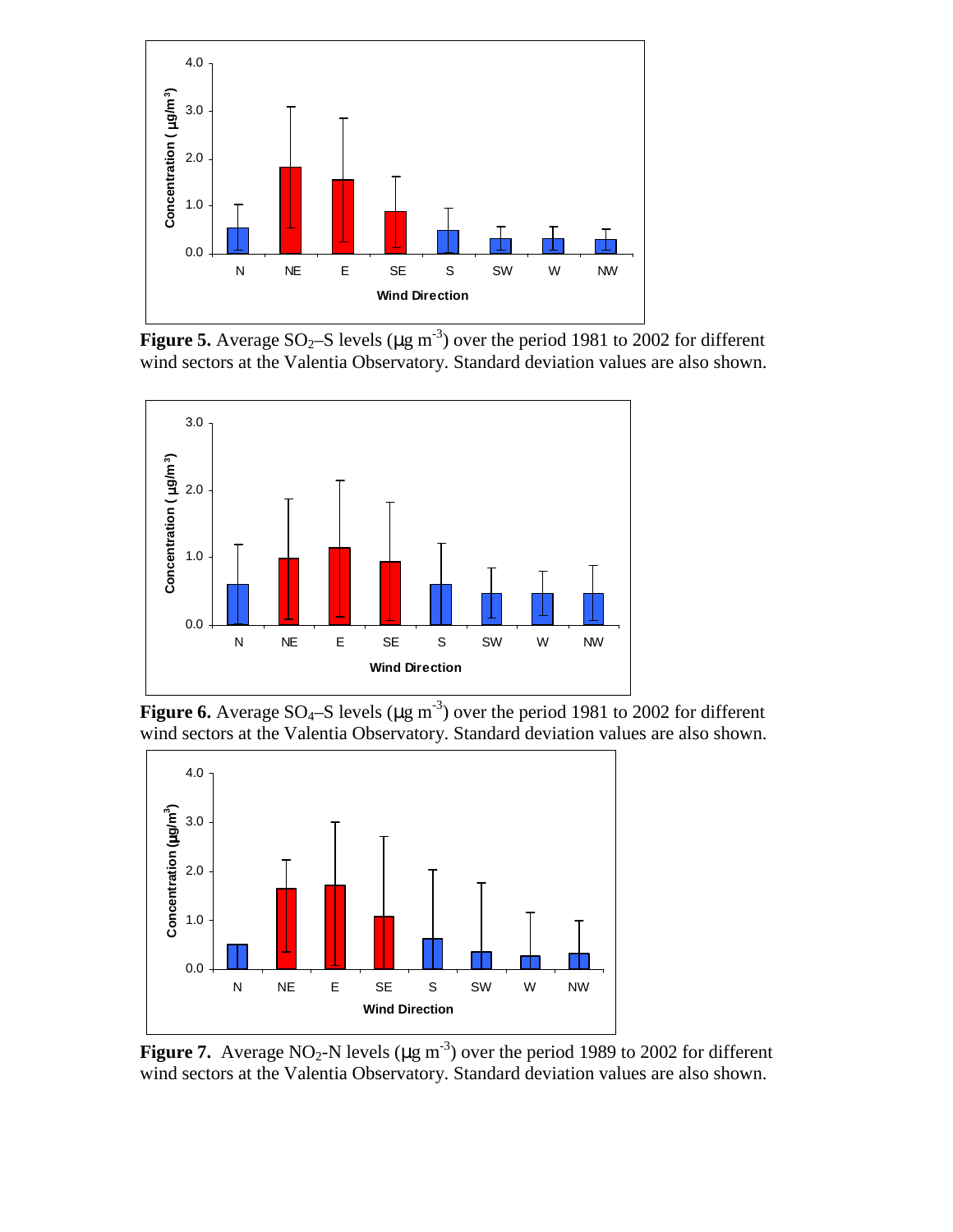#### **6 Discussion**

The Valentia data provide a relatively long-term perspective on variation of ambient  $SO_2$ ,  $SO_4$  and  $NO_2$  levels at the western boundary of Europe. The data show the success of international emissions reduction actions in relation to ambient levels of sulphur species. The decrease in observed  $SO<sub>2</sub>$ –S levels is most pronounced for easterly air masses but is also, and somewhat surprisingly, evident in westerly air masses. Similar reductions are observed in ambient  $SO<sub>4</sub>$  levels, although these are less pronounced. The  $NO<sub>2</sub>–N$  data remain relatively stable and probably reflect the difficulties that exist in addressing emissions of oxides of nitrogen from combustion sources.

The  $SO<sub>2</sub>$  levels would be expected to decrease as local emissions are reduced. This observation therefore confirms the success of local emissions reductions actions. Sulphate is produced by oxidation of  $SO<sub>2</sub>$  in the atmosphere and is typically associated with  $NH_4$ . It is well known that  $SO_4$  is an important and sometimes dominant component of ambient particulate matter (PM) levels. As particulate sulphate is typically found in size range less than  $1\mu$ m it contributes to both PM10 and PM2.5 levels. McGovern and McGettigan (2003), show that the concurrence of peaks in ambient  $SO_4$  levels at Valentia and peaks in urban PM10 levels e.g. Dublin and Cork city. The reduction in the observed  $SO<sub>4</sub>$  peak is therefore also welcome, as an indication that background PM levels have also been reduced.

The analysis of the  $SO_4$ –S data is somewhat hampered by the absence of analysis of the contribution from sea-salt to these levels. Sea-salt ions, such as  $Na<sup>+</sup>$  and Cl are now part of the regular EMEP chemical analysis. The newer data may provide a mechanism to estimate the contribution of sea-salt for historical concentration levels. Also, integrated analysis of these data with similar data for Mace Head, which have been corrected for sea-salt, may also help to estimate this contribution.

There is no clear trend apparent in the  $NO<sub>2</sub>–N$  data although the daily data suggest that an annual winter peak exists. Further work on these data is required, including analysis of levels of linked species, such as ozone. This work will be enhanced through the current work being developed in the COE trans-boundary air pollution project. Also, the new EMEP analysis protocol requires a wider range of particulate ./aerosol ion species analysis.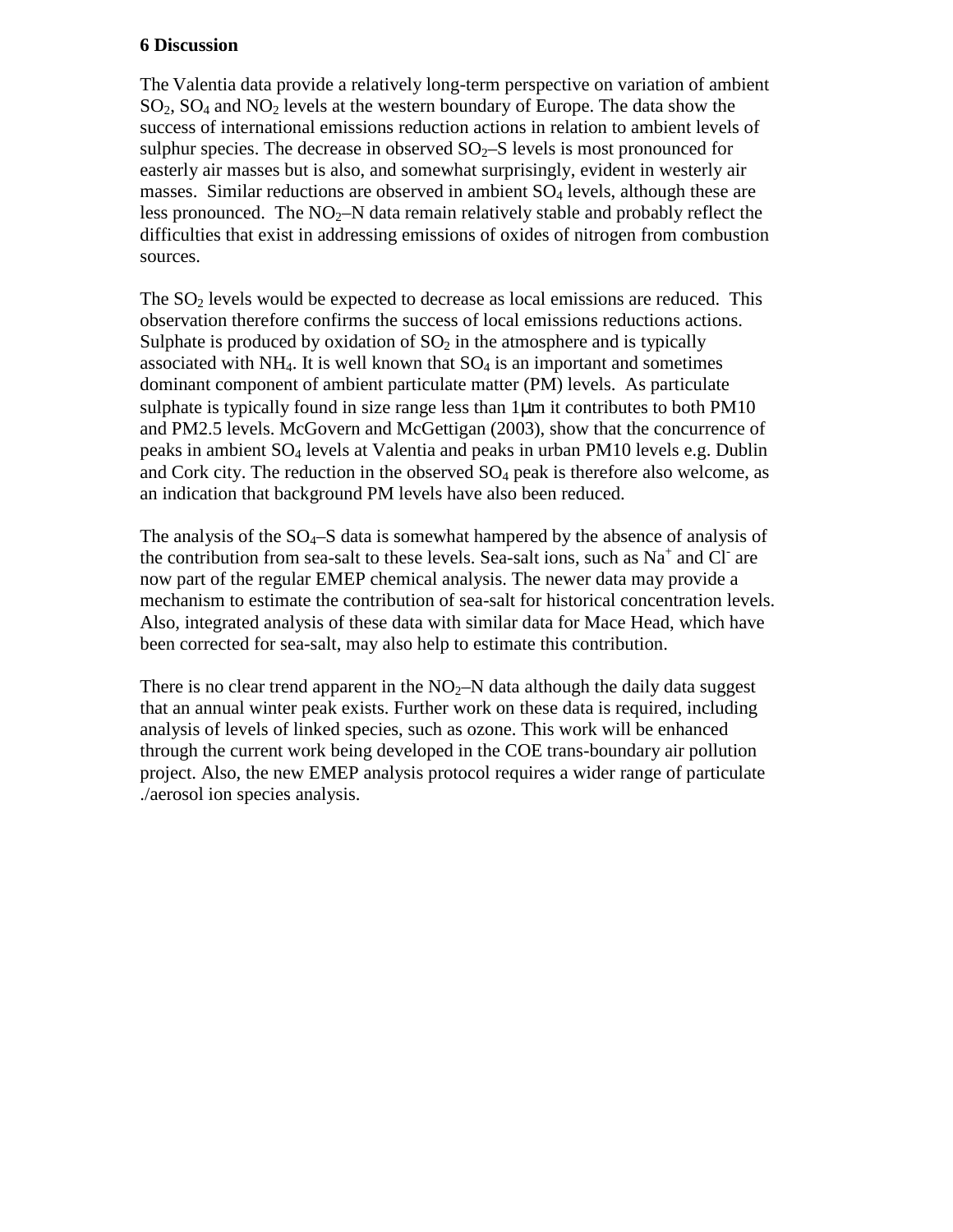# **7 Conclusions**

The Valentia data constitute a valuable record of atmospheric change since 1981. These data show the success of national and international actions to reduce emissions of sulphur species. This has resulted in a decrease in ambient levels  $SO_2$  and  $SO_4$ levels observed in Ireland. These reductions have positive consequences in term of impacts on ecosystems and human health, as well as for commercial crops and buildings. The main findings from the observational records are;

- SO<sub>2</sub>-S levels have decreased at a rate of approximately 0.036  $\mu$ g m<sup>-3</sup> per year since 1981. The rate of decrease is greater for air masses originating from an easterly direction. Levels in westerly air have also decreased.
- SO<sub>4</sub>-S levels have decreased at a rate 0.02  $\mu$ g m<sup>-3</sup> per year, however, the real rate of decrease may be masked by local influences
- The results for  $NO<sub>2</sub>–N$  are not yet as clear. No trend has been observed in the ambient levels, which have remained relatively stable since measurements commenced.

Further and more detailed analysis of these data is required. This includes integration with new data for the Valentia site and inter-comparison with similar data for other national and international sites. This will contribute to the development of a broader understanding of these results.

It is envisaged that further reduction of emissions of acidifying species will occur in the coming years. This will lead to further reductions in ambient levels of these species and contribute to improvement of our environment. The ongoing monitoring and analysis of the data from the Valentia site, and other sites in Ireland, will provide evidence of the success of these reductions. The full data set can be obtained from http//coe.epa.ie